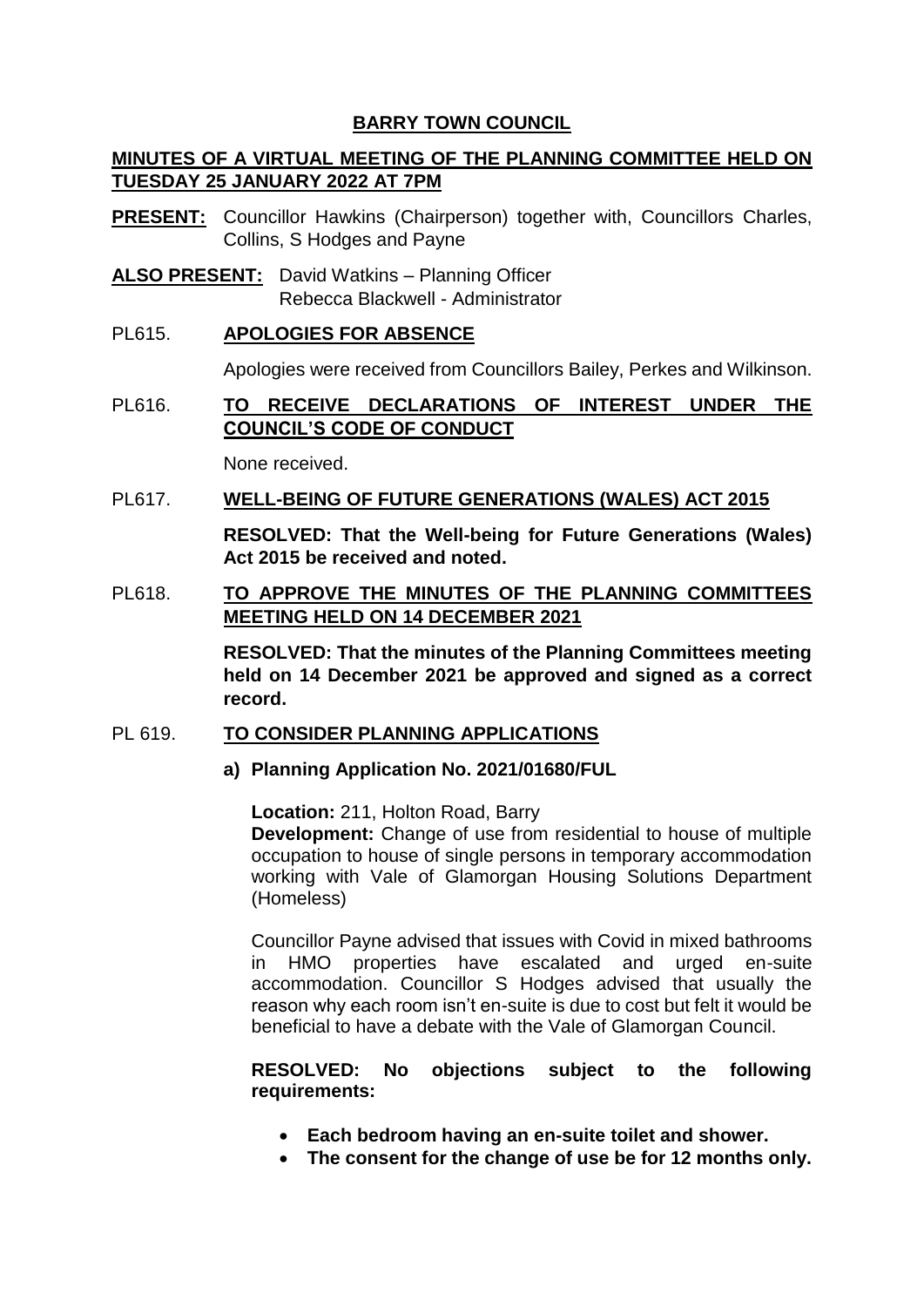# **b) Planning Application No. 2021/01741/FUL**

**Location:** Barry Delivery Office, 3-5, Holton Road, Barry **Development:** Change of use of the former Post Office sales counter located on the ground floor of 3-5 Holton Road, Barry from A1 to B8, to allow Royal Mail to form a new Customer Service Point

## **RESOLVED: No objections**

# **c) Planning Application No. 2021/01743/FUL**

**Location:** Land at Coldbrook Road East, Barry **Development:** Erection of 20 walk up units with associated car parking and works

Councillor Payne raised concerns in relation to the increase of traffic at the busy junction of Coldbrook Road East and Church Road, adding that parking is an issue suggesting that they should have double or single yellow lines in that area.

Councillor S Hodges agrees with what had been said adding that it is an overdevelopment of the sight and the design isn't appealing, however Councillor S Hodges welcomes housing but said that this development is possibly too many. Councillor Charles also shared the concerns raised and the rules over parking for these types of developments, adding that all properties need to have access to the amenities and parking areas.

# **RESOLVED: No objections in principle subject to the following;**

- **1. Improvements in the site layout to provide additional off road car parking; drying areas and cycle stores.**
- **2. Improvements in the housing design.**
- **3. All improvements be to the satisfaction of the Vale of Glamorgan Planning; Highways and Ecology departments.**

### **d) Planning Application No. 2021/01756/FUL**

**Location:** 14, Cambridge Street, Barry **Development:** Proposed loft conversion to provide additional bedroom.

Members raised concerns in relation to the front dormer and the flue to the side of the property.

## **RESOLVED: No objections subject to the deletion of the front roof dormer window from any approval plans**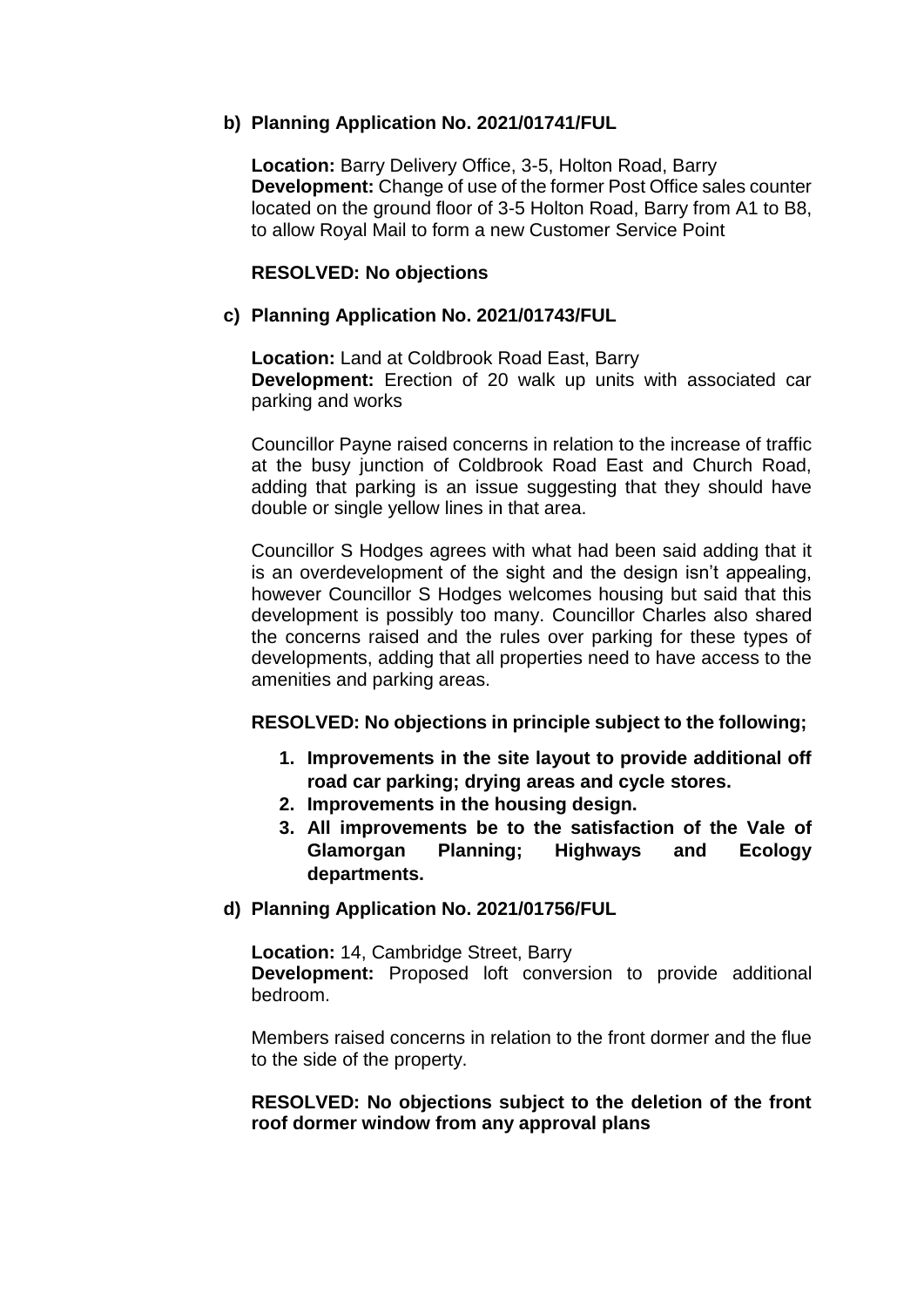# **e) Planning Application No. 2021/01777/FUL**

**Location:** 19, Guys Road, Barry **Development:** Double storey extension to the side of existing domestic dwelling

# **RESOLVED: No objections**

## **f) Planning Application No. 2021/01791/FUL**

**Location:** 8, St. James Crescent, Barry **Development:** Proposed extension to rear of existing domestic dwelling to replace existing conservatory

### **RESOLVED: No objections**

## **g) Planning Application No. 2021/01792/FUL**

**Location:** 1, Coed Bach, Barry **Development:** Proposed single storey extension to side of existing domestic dwelling

## **RESOLVED: No objections**

### **h) Planning Application No. 2021/01799/FUL**

**Location:** Espex Batteries Limited, Unit 15, Atlantic Trading Estate, Barry

**Development:** Erection of a storage building ancillary to existing industrial operations

### **RESOLVED: No objections**

### PL620 **TO CONSIDER TABLED APPLICATIONS**

### **a) Planning Application No. 2021/01734/FUL**

**Location:** Barry Gate, Dock View Road, Barry

**Development:** Removal of 3no. Antennas and 1no. BTS Cabinet and the installation of 6no. Antennas; 1no. anti-slip walkway; 1no. Cabinet; 1no outdoor ERS rack and 1no. GPD module telecommunications installation.

Councillor Payne raised concerns in relation to phone masts and the upgrading to 5G and the impact on the Castleland ward, suggesting an objection. Councillor S Hodges agreed with the objection, as did Councillor Collins.

# **RESOLVED: Barry Town Council has strong objections to this proposal for the following reasons;**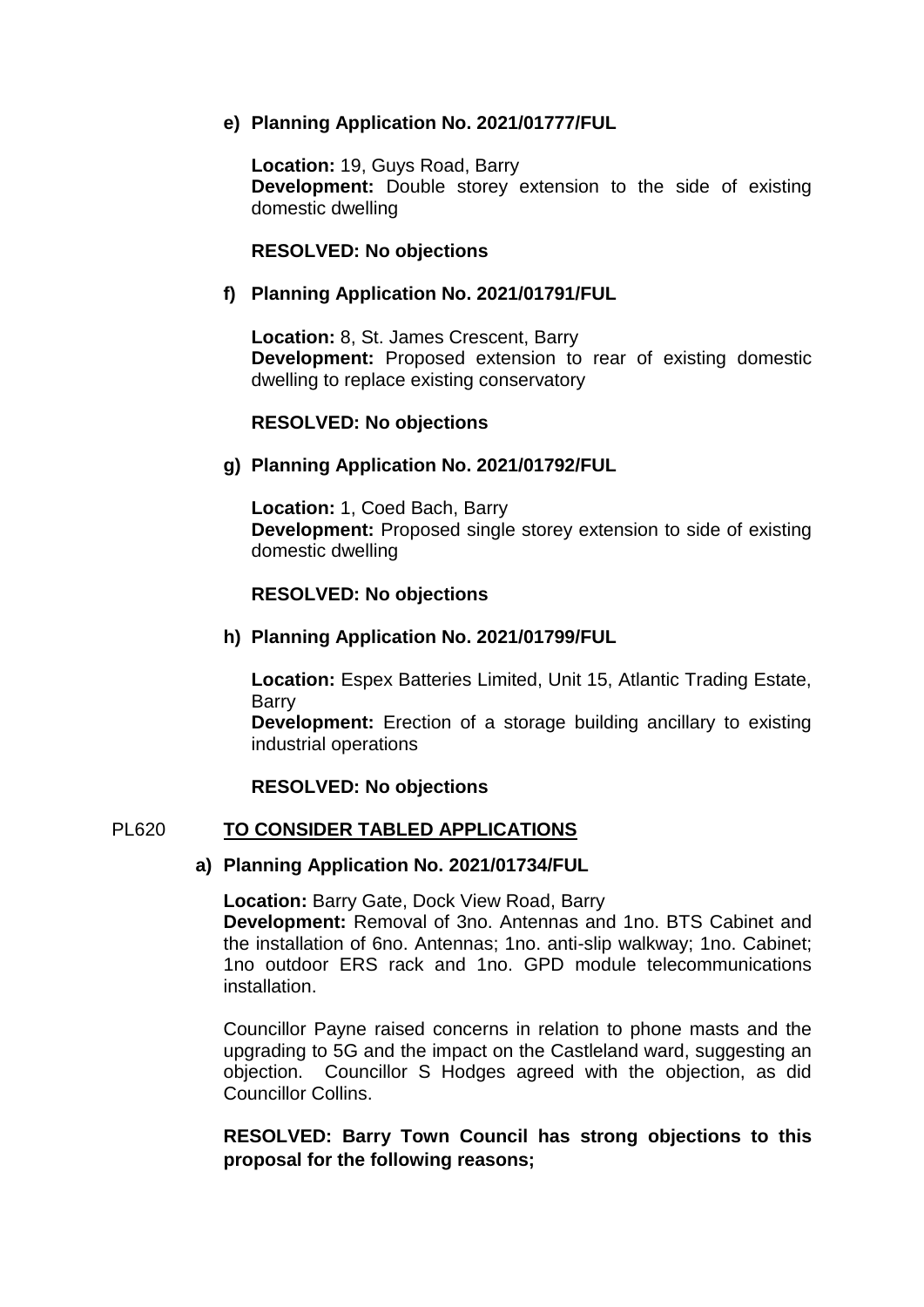- **1. The replacement and additional telecommunications equipment would have a detrimental impact upon the health and wellbeing of local residents.**
- **2. The replacement and additional telecommunications equipment would be detrimental to the street scene and also visually exacerbate the existing poor state of repair of the onsite buildings.**

# **b) Planning Application No. 2021/01739/FUL**

**Location:** 47, Marine Drive, Barry **Development:** Balcony to front of property

## **RESOLVED: No objections subject to the glass balustrade being opaque in nature.**

### **c) Planning Application No. 2021/0798/FUL**

**Location:** 36, Falcon Road, Barry **Development:** Proposed single storey mono pitched rear extension

### **RESOLVED: No objections**

### **d) Planning Application No. 2022/00023/FUL**

**Location:** 74, Clos Yr Wylan, Barry **Development:** Single storey side extension

**RESOLVED:** No objections subject to matching finishes and materials

## PL621. **LOCAL PLANNING AUTHORITY DECISIONS**

**RESOLVED: That the Local Planning Authority Decisions be received and noted.** 

# PL622. **APPLICATIONS DEALT WITH UNDER DELEGATED POWERS – FOR INFORMATION ONLY**

Members were updated with the applications that had been dealt with under the Planning Committee's Scheme of Delegation since its last meeting held on 14 December 2021

**RESOLVED: That the applications dealt with under delegated powers be received and noted**

### PL623. **DATE OF NEXT MEETING**

**RESOLVED: That the date of the next meeting will be held on 15 February 2022**